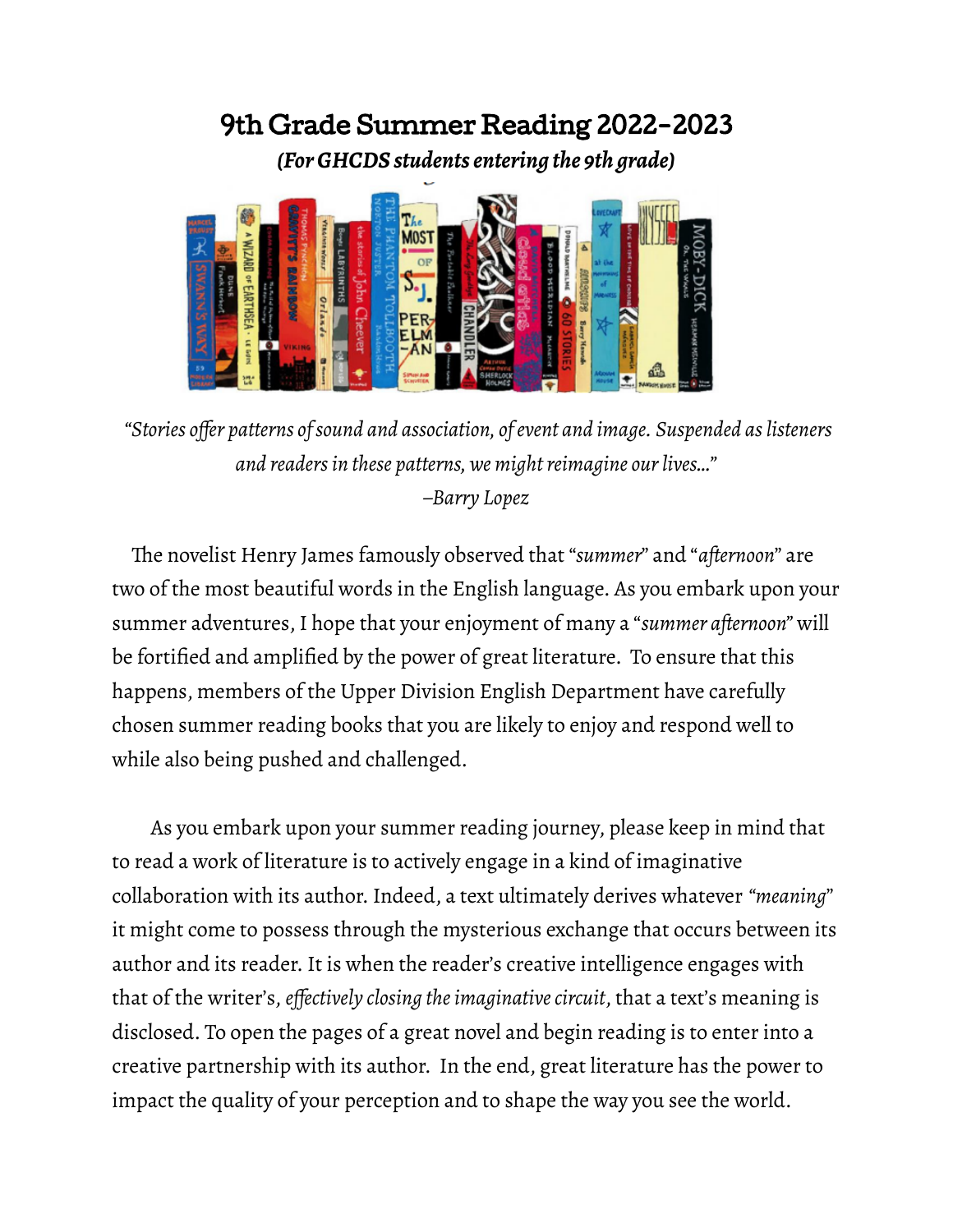Literature can enhance and nourish your natural sensibilities in surprising and profound ways.

Finally,I would like you to consider what **Life of Pi** author Yann Martel has to say about the art of reading:

*"Books make usclimb higher, and I always have my hand on a book, asif on a banister. But unlikesomereadersI know who effortlessly bound up stairsfoursteps at a time, floor after floor, neverstopping to catch their breath,Icreep up slowly.If thereis an autobiographical* character in my novel Life of Pi, it's not Pi, it's the sloth. To me a good book is like a rich lode *of leaves and Ican read only so many pages before my tummy getsfull and I nod off. My banisteris more of a branch and from itI hang up-side down, nursing the book that is feeding my dreams.Iread itslowly, butcontinuously. OtherwiseI would starve."*

So, go off and find a proverbial branch from which to "*hang upside-down*" and spend your *summer afternoons* letting the nourishing lode of these great books feed your dreams. Have a great summer!

Sincerely, Mr. Canning

## **\*Each student will complete an assessment and a project based upon these titles in the first week of the 2022 - 2023 school year.**

PS: If you have any questions about completing your summer reading assignments, feel free to email me at anytime over the summer months: [JCanning@GHCDS.org](mailto:JCanning@GHCDS.org)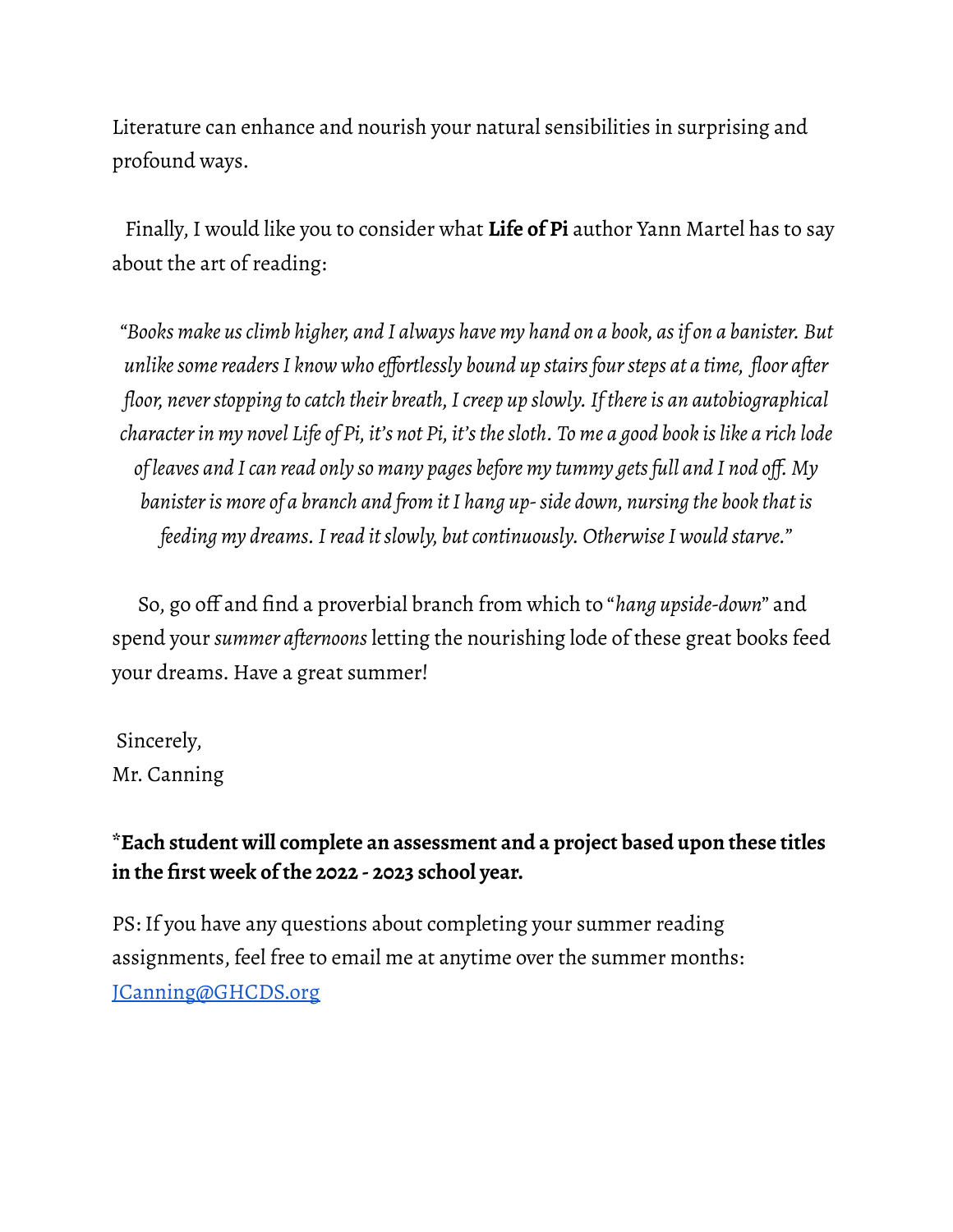## **English 9 Summer Reading List 2022-2023**